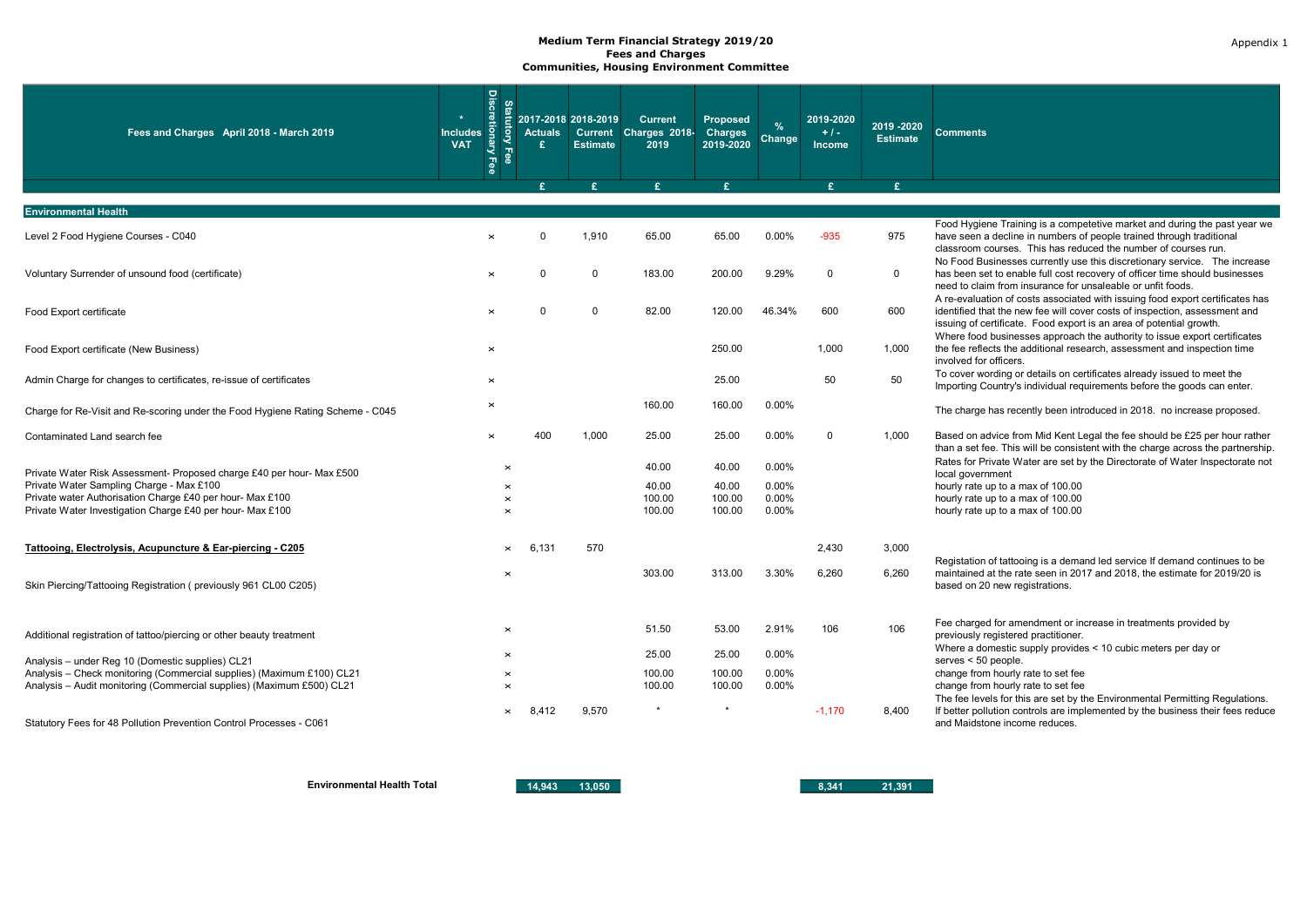| Fees and Charges April 2018 - March 2019           | <b>Discretiona</b><br>Sta<br>Ē.<br>$\star$<br>$\vec{S}$<br><b>Includes</b><br><b>VAT</b><br>Ξ<br><b>Fee</b><br>Fee | <b>Actuals</b>       | 2017-2018 2018-2019<br><b>Estimate</b> | <b>Current</b><br>Current Charges 2018-<br>2019 | Proposed<br><b>Charges</b><br>2019-2020 | $\frac{9}{6}$<br>Change | 2019-2020<br>$+1$<br>Income | 2019 - 2020<br><b>Estimate</b> | <b>Comments</b>                                                                                                       |
|----------------------------------------------------|--------------------------------------------------------------------------------------------------------------------|----------------------|----------------------------------------|-------------------------------------------------|-----------------------------------------|-------------------------|-----------------------------|--------------------------------|-----------------------------------------------------------------------------------------------------------------------|
|                                                    |                                                                                                                    |                      |                                        | £                                               | £                                       |                         | £                           | £                              |                                                                                                                       |
| <b>Community Protection</b>                        |                                                                                                                    |                      |                                        |                                                 |                                         |                         |                             |                                |                                                                                                                       |
|                                                    |                                                                                                                    |                      |                                        |                                                 |                                         |                         |                             |                                |                                                                                                                       |
| <b>Fixed Penalty Fines</b>                         |                                                                                                                    | 441<br>4<br>$\times$ | 64,380                                 | 120.00                                          | 120.00                                  | 0.00%                   |                             | 64,380                         | Charge reduces to £90 if paid within 14 days. Income budget removed as<br>this was associated with previous contract. |
| Dog Control Order (Fouling)                        | $\times$                                                                                                           |                      |                                        | 80.00                                           | 80.00                                   | 0.00%                   |                             |                                |                                                                                                                       |
| Dog Control Order (Exclusion)                      | $\times$                                                                                                           |                      |                                        | 80.00                                           | 80.00                                   | 0.00%                   |                             |                                |                                                                                                                       |
| Failure to produce waste documents                 | $\times$                                                                                                           |                      |                                        | 300.00                                          | 300.00                                  | 0.00%                   |                             |                                |                                                                                                                       |
| Failure to produce authority to transport waste    | $\times$                                                                                                           |                      |                                        | 300.00                                          | 300.00                                  | 0.00%                   |                             |                                |                                                                                                                       |
| Unauthorised distribution of free printed matter   | $\times$                                                                                                           |                      |                                        | 75.00                                           | 75.00                                   | 0.00%                   |                             |                                |                                                                                                                       |
| Fly Posting                                        |                                                                                                                    |                      |                                        | 80.00                                           | 80.00                                   | 0.00%                   |                             |                                |                                                                                                                       |
| Abandonment of a vehicle                           |                                                                                                                    |                      |                                        | 200.00                                          | 200.00                                  | 0.00%                   |                             |                                |                                                                                                                       |
| Repairing vehicles on a road                       | $\times$                                                                                                           |                      |                                        | 100.00                                          | 100.00                                  | 0.00%                   |                             |                                |                                                                                                                       |
| Graffiti                                           | $\times$                                                                                                           |                      |                                        | 75.00                                           | 75.00                                   | 0.00%                   |                             |                                |                                                                                                                       |
| Failure to comply with a waste receptacles notice  | $\times$                                                                                                           |                      |                                        | 100.00                                          | 100.00                                  | 0.00%                   |                             |                                |                                                                                                                       |
| Smoking in a smoke free place                      | $\times$                                                                                                           |                      |                                        | 50.00                                           | 50.00                                   | 0.00%                   |                             |                                | Discounted to £30 for early payment - set by central government                                                       |
| Failure to display no smoking signs                | $\times$                                                                                                           |                      |                                        | 200.00                                          | 200.00                                  | 0.00%                   |                             |                                | Discounted to £150 for early payment - set by central government                                                      |
| Community Protection Notice Fixed Penalty Notice   | $\times$                                                                                                           |                      |                                        | 100.00                                          | 100.00                                  | 0.00%                   |                             |                                | Amount shown is the maximum penalty                                                                                   |
| Public Space Protection Order Fixed Penalty Notice | $\times$                                                                                                           |                      |                                        | 100.00                                          | 100.00                                  | 0.00%                   |                             |                                | Amount shown is the maximum penalty                                                                                   |
| Duty of Care (Household Waste)                     | $\times$                                                                                                           |                      |                                        | 0.00                                            | 300.00                                  | 0.00%                   |                             |                                | This is a new charge for 2019/20                                                                                      |
| Fly tipping                                        | $\times$                                                                                                           |                      |                                        | 400.00                                          | 400.00                                  | 0.00%                   |                             |                                | Amount shown is the maximum penalty                                                                                   |
|                                                    |                                                                                                                    |                      |                                        |                                                 |                                         |                         |                             |                                |                                                                                                                       |

47,441 64,380 0 64,380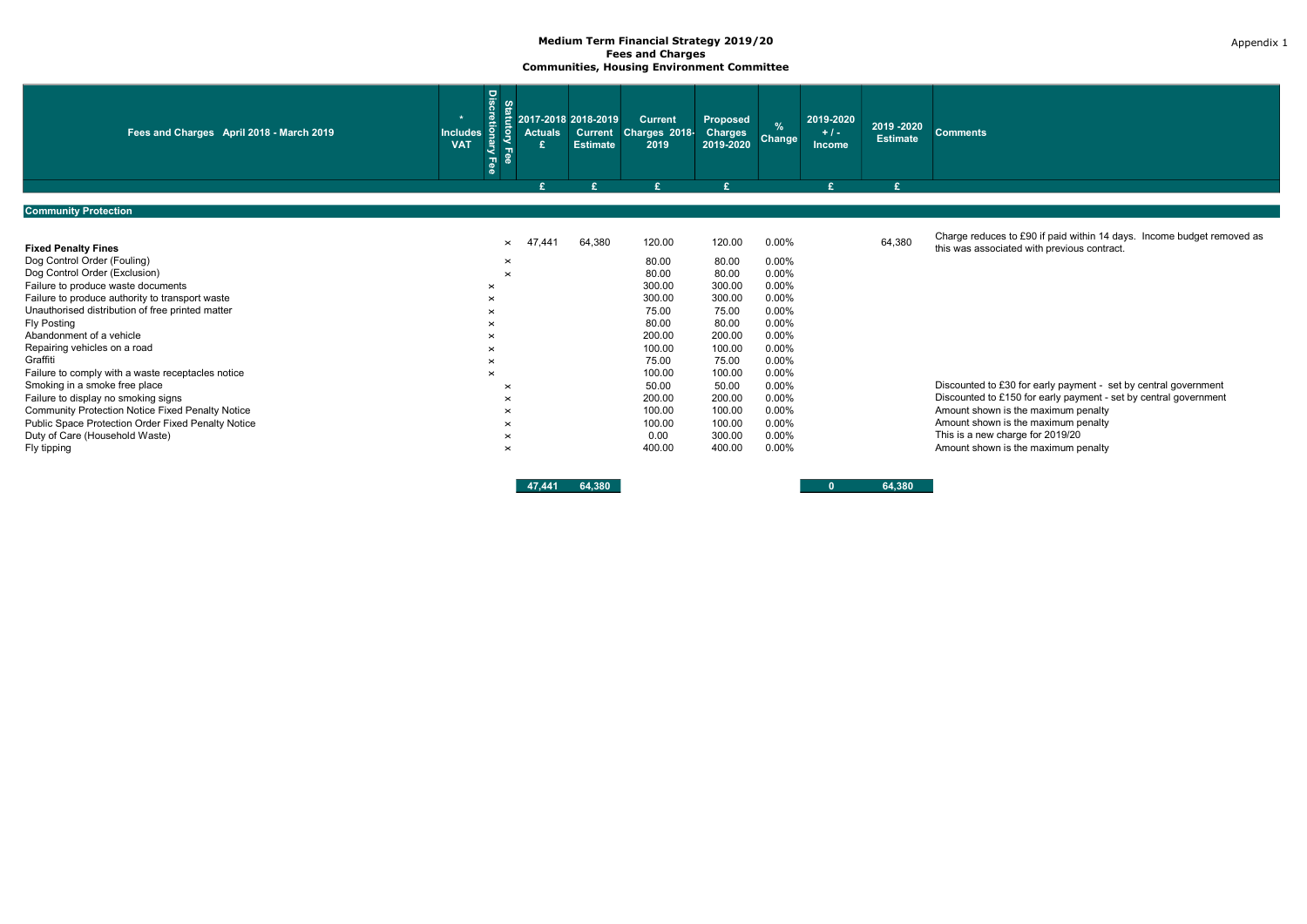| Fees and Charges April 2018 - March 2019                                                                                                                                                   | <b>Discretionary</b><br>$\star$<br><b>Includes</b><br><b>VAT</b><br>Fee | <b>Statutory Fee</b><br><b>Actuals</b><br>£ | 2017-2018 2018-2019<br><b>Estimate</b> | <b>Current</b><br>Current Charges 2018-<br>2019 | <b>Proposed</b><br><b>Charges</b><br>2019-2020 | $\frac{9}{6}$<br>Change | 2019-2020<br>$+1-$<br>Income | 2019 - 2020<br><b>Estimate</b> | <b>Comments</b>                                                                                                                                                              |
|--------------------------------------------------------------------------------------------------------------------------------------------------------------------------------------------|-------------------------------------------------------------------------|---------------------------------------------|----------------------------------------|-------------------------------------------------|------------------------------------------------|-------------------------|------------------------------|--------------------------------|------------------------------------------------------------------------------------------------------------------------------------------------------------------------------|
|                                                                                                                                                                                            |                                                                         | £.                                          | £.                                     | $\mathbf{F}$                                    | $\mathbf{f}$                                   |                         | $\mathbf{f}$                 | $\mathbf{F}$                   |                                                                                                                                                                              |
| <b>Community Protection</b>                                                                                                                                                                |                                                                         |                                             |                                        |                                                 |                                                |                         |                              |                                |                                                                                                                                                                              |
| Stray dog charges                                                                                                                                                                          |                                                                         |                                             |                                        |                                                 |                                                |                         |                              |                                |                                                                                                                                                                              |
|                                                                                                                                                                                            | $\times$<br>$\times$                                                    | 7.510                                       | 3.900                                  | 85.00                                           | 85.00                                          | 0.00%                   |                              | 3.900                          | Fees have been increased in line with collection fees from contractor<br>Reduced to £65 if paid within two weeks of the invoice date. Includes                               |
| Collection charge (office hours)                                                                                                                                                           |                                                                         |                                             |                                        |                                                 |                                                |                         |                              |                                | statutory fee of £25<br>Reduced to £65 if paid within two weeks of the invoice date. Includes                                                                                |
| Collection charge (out of office hours)                                                                                                                                                    | $\times$                                                                |                                             |                                        | 85.00                                           | 85.00                                          | 0.00%                   |                              |                                | statutory fee of £25                                                                                                                                                         |
| Collection charge (out of office hours (after midnight))                                                                                                                                   | $\times$                                                                |                                             |                                        | 85.00                                           | 85.00                                          | 0.00%                   |                              |                                | Reduced to £65 if paid within two weeks of the invoice date. Includes<br>statutory fee of £25                                                                                |
| <b>Pest Control charges</b>                                                                                                                                                                |                                                                         |                                             |                                        |                                                 |                                                |                         |                              |                                | Set by tender/contract - whilst fee levels are set by M.B.C. the income<br>remains with Contractor under the terms of the contract - MBC receives<br>a set fee of £12,000 pa |
| Hourly charge for treatments carried out on industrial and commercial properties                                                                                                           |                                                                         |                                             |                                        | "Call for quote"                                | "Call for quote"                               |                         |                              |                                | Flexible to allow competition in bidding for contracts                                                                                                                       |
| For treatments outside of normal office hours                                                                                                                                              | $\times$                                                                |                                             |                                        | 96.00                                           | 96.00                                          | 0.00%                   |                              |                                |                                                                                                                                                                              |
| Charge per visit for the treatment of wasps nests carried out on domestic properties                                                                                                       | $\times$                                                                |                                             |                                        | 58.50                                           | 58.50                                          | 0.00%                   |                              |                                | Per visit charge (Wasp nest requiring treatment using a ladder/tower<br>scaffold, this will require a survey as a surcharge may be applied)                                  |
| Additional nests treatment                                                                                                                                                                 | $\times$                                                                |                                             |                                        | 8.00                                            | 8.00                                           | $0.00\%$                |                              |                                | Additional nests treated on same visit                                                                                                                                       |
| Charge per visit for the treatment of rat and mouse nests carried out on domestic<br>premises for initial two visits.                                                                      | $\times$                                                                |                                             |                                        | 58.00                                           | 58.00                                          | 0.00%                   |                              |                                | For mandatory two visits                                                                                                                                                     |
| Additional rat and mouse treatment visits £29 per visit                                                                                                                                    | $\times$                                                                |                                             |                                        | 29.00                                           | 29.00                                          | 0.00%                   |                              |                                |                                                                                                                                                                              |
| Minimum charge for the treatment of ants carried out on domestic premises<br>Squirrels: for a 2 x Fenn Trapping Programme                                                                  | $\times$                                                                |                                             |                                        | 30.00                                           | 30.00                                          | 0.00%                   |                              |                                | Per visit charge                                                                                                                                                             |
| Culls                                                                                                                                                                                      | $\times$<br>$\times$                                                    |                                             |                                        | 96.00<br>70.00                                  | 96.00<br>70.00                                 | 0.00%<br>0.00%          |                              |                                |                                                                                                                                                                              |
| For the treatment of fleas and other household pests (Flies, Lice, Silverfish etc.) carried out<br>on a domestic premisesupto 6 x rooms. Additional rooms over the original 6 are £10 each | $\pmb{\times}$                                                          |                                             |                                        | 70.00                                           | 70.00                                          | 0.00%                   |                              |                                | Subsequent minimum charge will apply for further treatments after a period<br>of 14 days has elapsed                                                                         |
| Minimum charge (including up to four rooms) for the treatment of bedbugs carried out on a                                                                                                  | $\times$                                                                |                                             |                                        | 280.00                                          | 280.00                                         | 0.00%                   |                              |                                | Higher cost in relation to other services reflects the nature of the treatment<br>and number of visits required. Subsequent minimum charge will apply for                    |
| domestic premises<br>For each additional room (up to four rooms additional)                                                                                                                | $\times$                                                                |                                             |                                        | 10.00                                           | 10.00                                          | 0.00%                   |                              |                                | further treatments after a period of 14 days has elapsed.<br>As above                                                                                                        |
| Documentation charge added to charges above where it is necessary to send an invoice for<br>payment.                                                                                       | $\times$                                                                |                                             |                                        | 29.50                                           | 29.50                                          | 0.00%                   |                              |                                |                                                                                                                                                                              |
| <b>Community Safety Charges</b>                                                                                                                                                            |                                                                         |                                             |                                        |                                                 |                                                |                         |                              |                                |                                                                                                                                                                              |
| Road closure application                                                                                                                                                                   | $\times$                                                                |                                             |                                        | 75.00                                           | 75.00                                          |                         |                              |                                | New charge - standard fee to cover the cost of trained operatives displaying<br>signage and an administration fee                                                            |
| CCTV Footage request (insurance companies etc.)                                                                                                                                            | $\times$                                                                |                                             |                                        | 50.00                                           | 50.00                                          |                         |                              |                                | New charge - administration fee for handling CCTV Footage requests from<br>insurance companies in relation to their investigations into claims                               |
| <b>Environmental Enforcement Total</b>                                                                                                                                                     |                                                                         | 7.510                                       | 3.900                                  |                                                 |                                                |                         |                              | 3.900                          |                                                                                                                                                                              |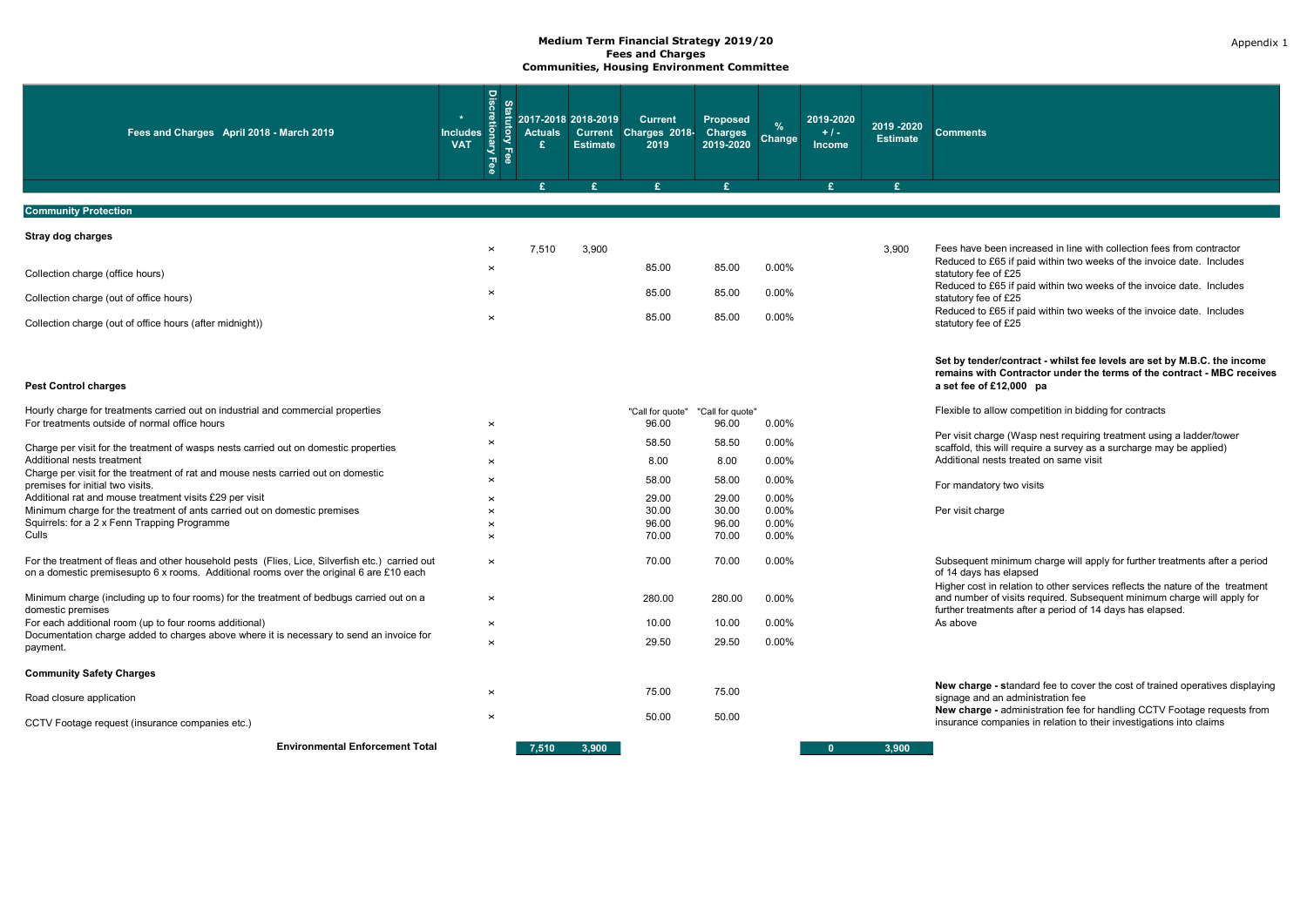| Fees and Charges April 2018 - March 2019                                                   | <b>Discretior</b><br>Statu<br>डु<br><b>Includes</b><br><b>VAT</b><br>ā<br><b>Fee</b><br>Fee | <b>Actuals</b><br>£ | 2017-2018 2018-2019<br><b>Estimate</b> | <b>Current</b><br>Current Charges 2018-<br>2019 | Proposed<br><b>Charges</b><br>2019-2020 | $\%$<br>Change          | 2019-2020<br>$+1-$<br>Income | 2019 - 2020<br><b>Estimate</b> | <b>Comments</b>                                                                                                                                                                                                                                                                                                                                                                            |
|--------------------------------------------------------------------------------------------|---------------------------------------------------------------------------------------------|---------------------|----------------------------------------|-------------------------------------------------|-----------------------------------------|-------------------------|------------------------------|--------------------------------|--------------------------------------------------------------------------------------------------------------------------------------------------------------------------------------------------------------------------------------------------------------------------------------------------------------------------------------------------------------------------------------------|
|                                                                                            |                                                                                             | £                   | £.                                     | £.                                              | $\mathbf{F}$                            |                         | £.                           | £                              |                                                                                                                                                                                                                                                                                                                                                                                            |
| <b>Recycling &amp; Refuse Collection</b>                                                   |                                                                                             |                     |                                        |                                                 |                                         |                         |                              |                                |                                                                                                                                                                                                                                                                                                                                                                                            |
| <b>Bulky Collection</b><br>1-4 items                                                       | $\times$                                                                                    | 112,816             | 126,870                                | 25.00                                           | 26.00                                   | 4.00%                   | 0                            | 126,870                        | Any increased income through the bulky collection service will be required<br>to fund any additional contract cost for the increased number of collections.                                                                                                                                                                                                                                |
| 5-8 items                                                                                  | $\times$                                                                                    |                     |                                        | 35.00                                           | 36.00                                   | 2.86%                   |                              |                                | It is recommended that the charge is increased by £1 per booking to cover                                                                                                                                                                                                                                                                                                                  |
| Fridge/Freezers<br><b>Garden Waste Service</b><br>140 litre bin hire<br>240 litre bin hire | $\times$<br>$\times$                                                                        | 858,635             | 856,340                                | 20.00<br>33.30<br>37.00                         | 20.00<br>36.00<br>40.00                 | 0.00%<br>8.11%<br>8.11% | 66,000                       | 922,340                        | the additional contract costs which have arisen due to indexation.                                                                                                                                                                                                                                                                                                                         |
|                                                                                            |                                                                                             |                     |                                        |                                                 |                                         |                         |                              |                                | There are no plans to increase the charges this year as the service needs to<br>remain competitive in the market. The current charges are already above<br>what some companies charge and therefore it is not recommended to<br>increase them. In addition, the service has been consolidated over the past<br>12 months to ensure that it remains profitable and is now in the process of |
| <b>Trade Waste</b>                                                                         |                                                                                             | 151,827             | 153,170                                |                                                 |                                         |                         | $\Omega$                     | 153,170                        | growing again and the charges should be held to reflect that.                                                                                                                                                                                                                                                                                                                              |
| Sack collection - refuse only<br>240 litre bin - refuse only                               | $\pmb{\times}$<br>$\times$                                                                  |                     |                                        | 3.00<br>10.00                                   | 3.00<br>10.00                           | 0.00%<br>0.00%          |                              |                                |                                                                                                                                                                                                                                                                                                                                                                                            |
| 500 litre bin - refuse only                                                                | $\times$                                                                                    |                     |                                        | 20.00                                           | 20.00                                   | 0.00%                   |                              |                                |                                                                                                                                                                                                                                                                                                                                                                                            |
| 1100 litre bin - refuse only                                                               | $\times$                                                                                    |                     |                                        | 25.00                                           | 26.00                                   | 4.00%                   |                              |                                |                                                                                                                                                                                                                                                                                                                                                                                            |
| Sack collection - with recycling                                                           | $\times$                                                                                    |                     |                                        | 2.00                                            | 2.00                                    | 0.00%                   |                              |                                |                                                                                                                                                                                                                                                                                                                                                                                            |
| 240 litre bin - with recycling<br>500litre bin - with recycling                            | $\times$<br>$\times$                                                                        |                     |                                        | 8.00<br>16.00                                   | 8.00<br>16.00                           | 0.00%<br>0.00%          |                              |                                |                                                                                                                                                                                                                                                                                                                                                                                            |
| 1100 litre bin - with recycling                                                            |                                                                                             |                     |                                        | 20.00                                           | 20.00                                   | 0.00%                   |                              |                                |                                                                                                                                                                                                                                                                                                                                                                                            |
| £1 charge per 240 litre bin or weekly sacks collection - for paper/cardboard               | $\times$                                                                                    |                     |                                        | 1.00                                            | 1.00                                    | 0.00%                   |                              |                                |                                                                                                                                                                                                                                                                                                                                                                                            |
| <b>Recycling &amp; Refuse Collection Total</b>                                             |                                                                                             | 1,123,278 1,136,380 |                                        |                                                 |                                         |                         | 66,000                       | 1,202,380                      |                                                                                                                                                                                                                                                                                                                                                                                            |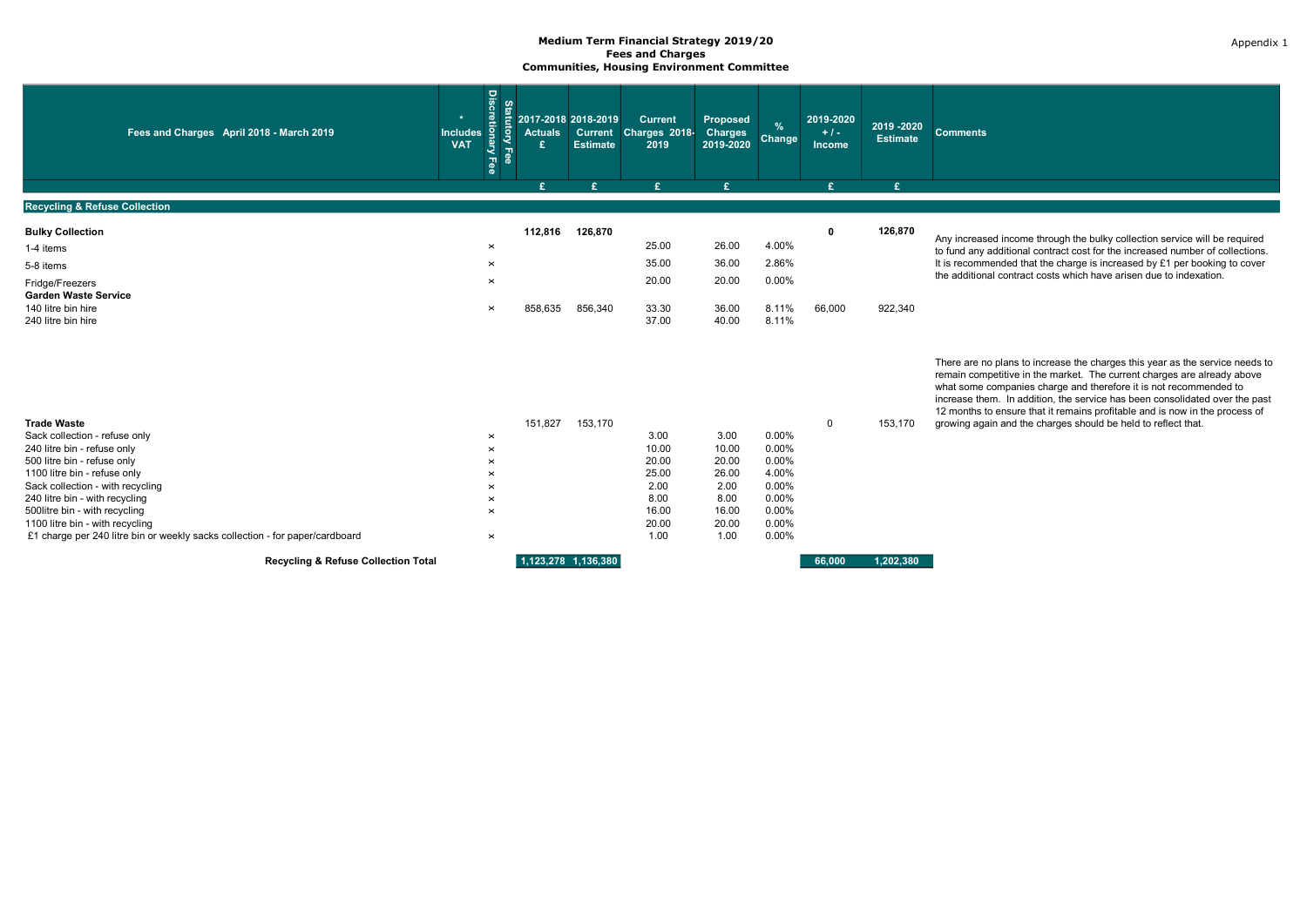| Fee<br>Fee<br>£<br>£                                                                                                                                                                                              | £                                | £.                               |                | £. | £. |                                                                                                                                                                                              |
|-------------------------------------------------------------------------------------------------------------------------------------------------------------------------------------------------------------------|----------------------------------|----------------------------------|----------------|----|----|----------------------------------------------------------------------------------------------------------------------------------------------------------------------------------------------|
|                                                                                                                                                                                                                   |                                  |                                  |                |    |    |                                                                                                                                                                                              |
| <b>HMO Licensing</b>                                                                                                                                                                                              |                                  |                                  |                |    |    |                                                                                                                                                                                              |
| <b>Mandatory HMO Licensing</b>                                                                                                                                                                                    |                                  |                                  |                |    |    |                                                                                                                                                                                              |
| <b>Initial Licence Fees</b><br><b>Landlord Accreditation Status</b>                                                                                                                                               |                                  |                                  |                |    |    |                                                                                                                                                                                              |
| Accredited landlord on application<br>Non-accredited landlord                                                                                                                                                     | 505.00<br>525.00                 | 505.00<br>525.00                 | 0.00%<br>0.00% |    |    | (These fees are applicable on first application for a licence, or where a<br>licence has been revoked or has lapsed for whatever reason.)                                                    |
| <b>Renewal Licence Fees</b><br><b>Landlord Accreditation Status</b>                                                                                                                                               |                                  |                                  |                |    |    | (These fees are applicable on application for a licence renewal, where a                                                                                                                     |
| Accredited landlord on application<br>Non-accredited landlord                                                                                                                                                     | 490.00<br>490.00                 | 490.00<br>490.00                 | 0.00%<br>0.00% |    |    | licence remains in force at the time of the application.)                                                                                                                                    |
| Variation application licence fees applicable<br><b>Proposed Licence Variation</b>                                                                                                                                |                                  |                                  |                |    |    | (These fees are applicable on application for a licence variation, where<br>a licence remains in force at the time of the application.)                                                      |
| Change of address details of any existing licence holder, manager, owner, mortgagor,<br>freeholder, leaseholder etc.<br>Change of mortgagor, owner, freeholder, and leaseholder (unless they are also the licence | no charge                        | no charge                        |                |    |    |                                                                                                                                                                                              |
| holder or manager)<br>Reduction in the number of maximum occupiers for licensing purposes<br>Variation of licence instigated by the council                                                                       | no charge<br>100.00<br>no charge | no charge<br>100.00<br>no charge | 0.00%          |    |    |                                                                                                                                                                                              |
| Increase in the number of habitable rooms                                                                                                                                                                         | 100.00                           | 100.00                           | 0.00%          |    |    | Initial licence application fee applicable, less fee paid on application to be<br>varied (minimum £100.00)<br>Initial licence application fee applicable, less fee paid on application to be |
| Increase in the number of maximum occupiers for licensing purposes                                                                                                                                                | 100.00                           | 100.00                           | 0.00%          |    |    | varied (minimum £100.00)<br>Initial licence application fee applicable, less fee paid on application to be                                                                                   |
| Change of use of HMO, e.g. from bedsits to shared house<br>Change in room sizes of HMO                                                                                                                            | 100.00<br>100.00                 | 100.00<br>100.00                 | 0.00%<br>0.00% |    |    | varied (minimum £100.00)<br>This type of charge is rarely made.                                                                                                                              |
| Change in amenity provision                                                                                                                                                                                       | 100.00                           | 100.00                           | 0.00%          |    |    | This type of charge is rarely made.                                                                                                                                                          |
| Other licence fees applicable<br>Revocation of licence                                                                                                                                                            | no charge                        | no charge                        |                |    |    | (These fees are applicable as appropriate in relation to HMO licensing<br>applications, or where HMOs are licensed.)                                                                         |
| Application to licence following revocation of licence                                                                                                                                                            | 0.00                             | 0.00                             | 0.00%          |    |    | Initial application fee (see 1.1 & 1.2) with no refund                                                                                                                                       |
| Application refused by the council<br>Application withdrawn by the applicant                                                                                                                                      | 0.00<br>0.00                     | 0.00<br>0.00                     | 0.00%<br>0.00% |    |    | Initial application fee (see 1.1 & 1.2) with no refund<br>Initial application fee (see 1.1 & 1.2) with no refund                                                                             |
| Application made in error                                                                                                                                                                                         | 0.00                             | 0.00                             | $0.00\%$       |    |    | Refund of application fee will be made                                                                                                                                                       |
| Properties that cease to be licensable during the licensing process<br>Application received following the expiry of a Temporary Exemption Notice (TEN) made by                                                    | 0.00                             | 0.00                             | 0.00%          |    |    | Initial application fee (see 1.1 & 1.2) with no refund<br>Additional charge for non-compliance with the TEN in addition to initial                                                           |
| the council<br>Enforcement action under Part 1 of the Housing Act 2004 relating to a licensed HMO                                                                                                                 | 100.00<br>0.00                   | 100.00<br>0.00                   | 0.00%<br>0.00% |    |    | licence fee<br>No reduction in the charge for taking enforcement action                                                                                                                      |